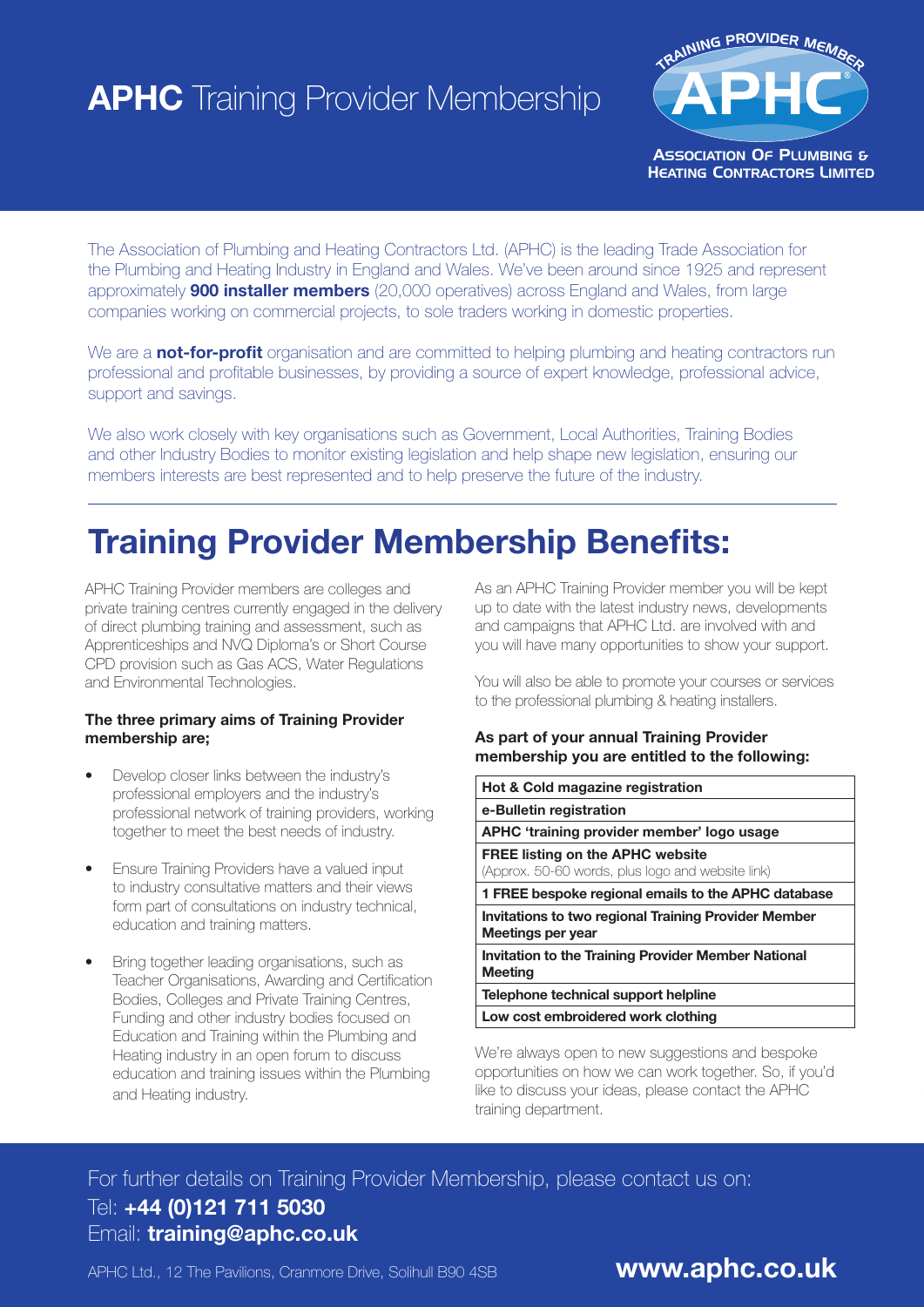

### Initial application to join APHC Training Provider Membership

Please fill in this application form in CAPITAL LETTERS using black ink and return with all supporting documents to: APHC Ltd., 12 The Pavilions, Cranmore Drive, Solihull B90 4SB.

#### If you require help in completing this form please call the membership sales team on: 0121 711 5030

APHC Training Provider Membership: *This category of membership is open to education and training establishments and centres who*  are actively engaged in providing qualifications and certified courses to the plumbing and heating industry and support the work of *APHC. The organisation must have been trading for more than 12 months. Please read the terms and conditions on page 3.*

#### Main contact details *(used for general correspondence)*

| Main Contact Name |               |
|-------------------|---------------|
| Job Title         |               |
| Organisation Name |               |
| Address 1         |               |
| Address 2         |               |
| Town              |               |
| County            | Postcode      |
| Website address   |               |
| Telephone number  | Mobile number |
| Email address     |               |
|                   |               |

| <b>Marketing contact details</b> (used for marketing correspondence) |               |  |  |  |  |  |  |
|----------------------------------------------------------------------|---------------|--|--|--|--|--|--|
| Marketing Contact Name                                               |               |  |  |  |  |  |  |
| Job Title                                                            |               |  |  |  |  |  |  |
| Telephone number                                                     | Mobile number |  |  |  |  |  |  |
| Fmail address                                                        |               |  |  |  |  |  |  |
|                                                                      |               |  |  |  |  |  |  |

1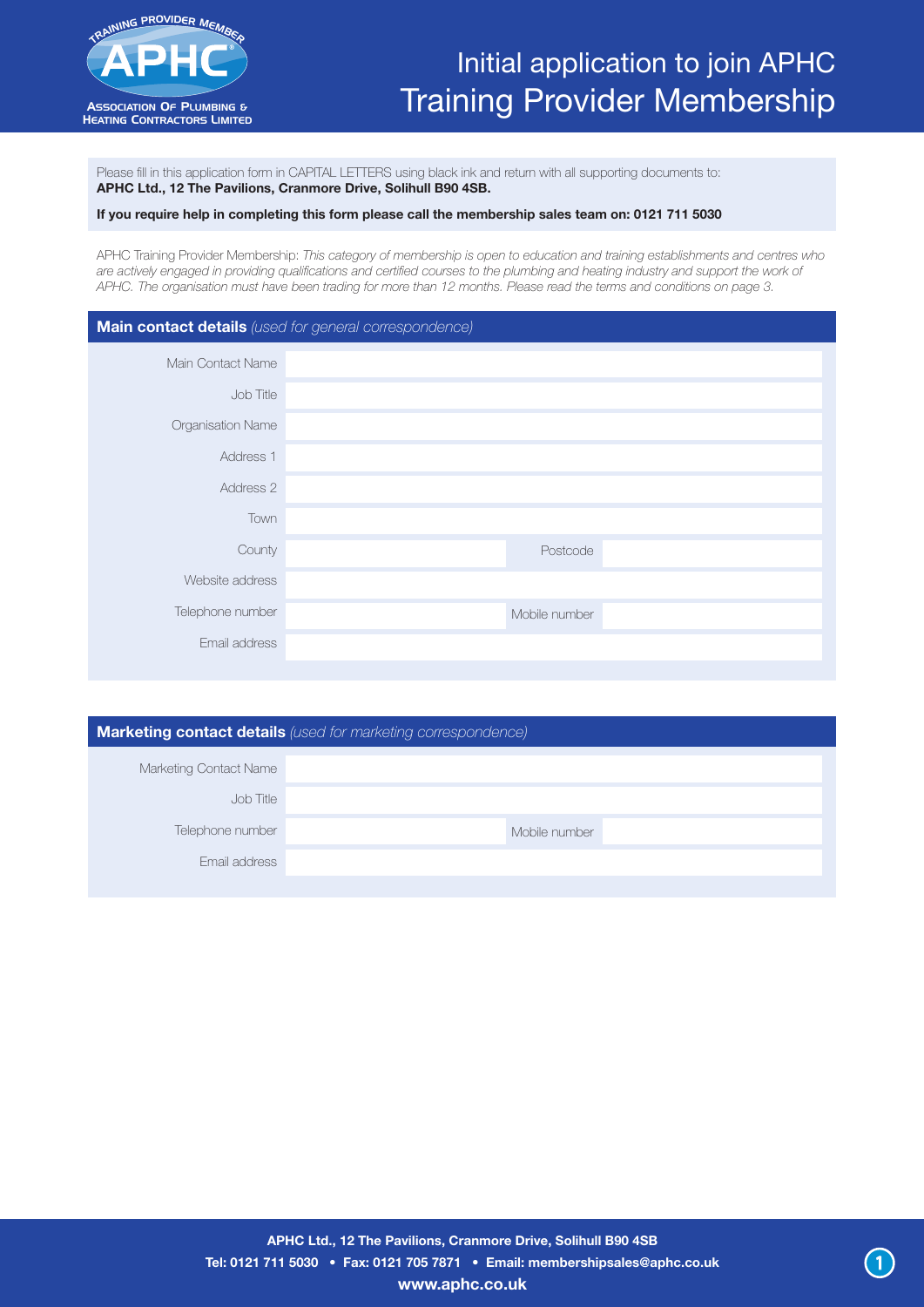

| <b>Organisation information required</b>                                                             |                                     |
|------------------------------------------------------------------------------------------------------|-------------------------------------|
| Number of locations (if applicable)                                                                  |                                     |
| What plumbing and heating qualifications do you offer? (please provide details below) Awarding Body: |                                     |
| e.g. NVQ Diploma Level 2&3 Plumbing and Heating                                                      | e.g. City and Guilds                |
|                                                                                                      |                                     |
|                                                                                                      |                                     |
|                                                                                                      |                                     |
|                                                                                                      |                                     |
|                                                                                                      |                                     |
|                                                                                                      |                                     |
|                                                                                                      |                                     |
|                                                                                                      |                                     |
|                                                                                                      |                                     |
|                                                                                                      |                                     |
| What CPD short courses do you offer, related to plumbing and heating?                                |                                     |
| <b>Course or Certificate Title</b> (please detail)                                                   | <b>Awarding/Certification Body:</b> |
| e.g. Water Regulations                                                                               | e.g. BPEC                           |
|                                                                                                      |                                     |
|                                                                                                      |                                     |
|                                                                                                      |                                     |
|                                                                                                      |                                     |
|                                                                                                      |                                     |
|                                                                                                      |                                     |
|                                                                                                      |                                     |
|                                                                                                      |                                     |

### **Organisation description required**

As part of training provider membership, your business details will be listed on the training provider member section of the APHC website.

Please tick here to confirm that you have/will provide the following:

50 - 60 words summarising your organisation and its services.

Your logo (File formats required: high-resolution 300dpi JPEG and outlined EPS).

Email to: **marketing@aphc.co.uk** and put your organisation name in the 'subject' line, as you would like to be listed.